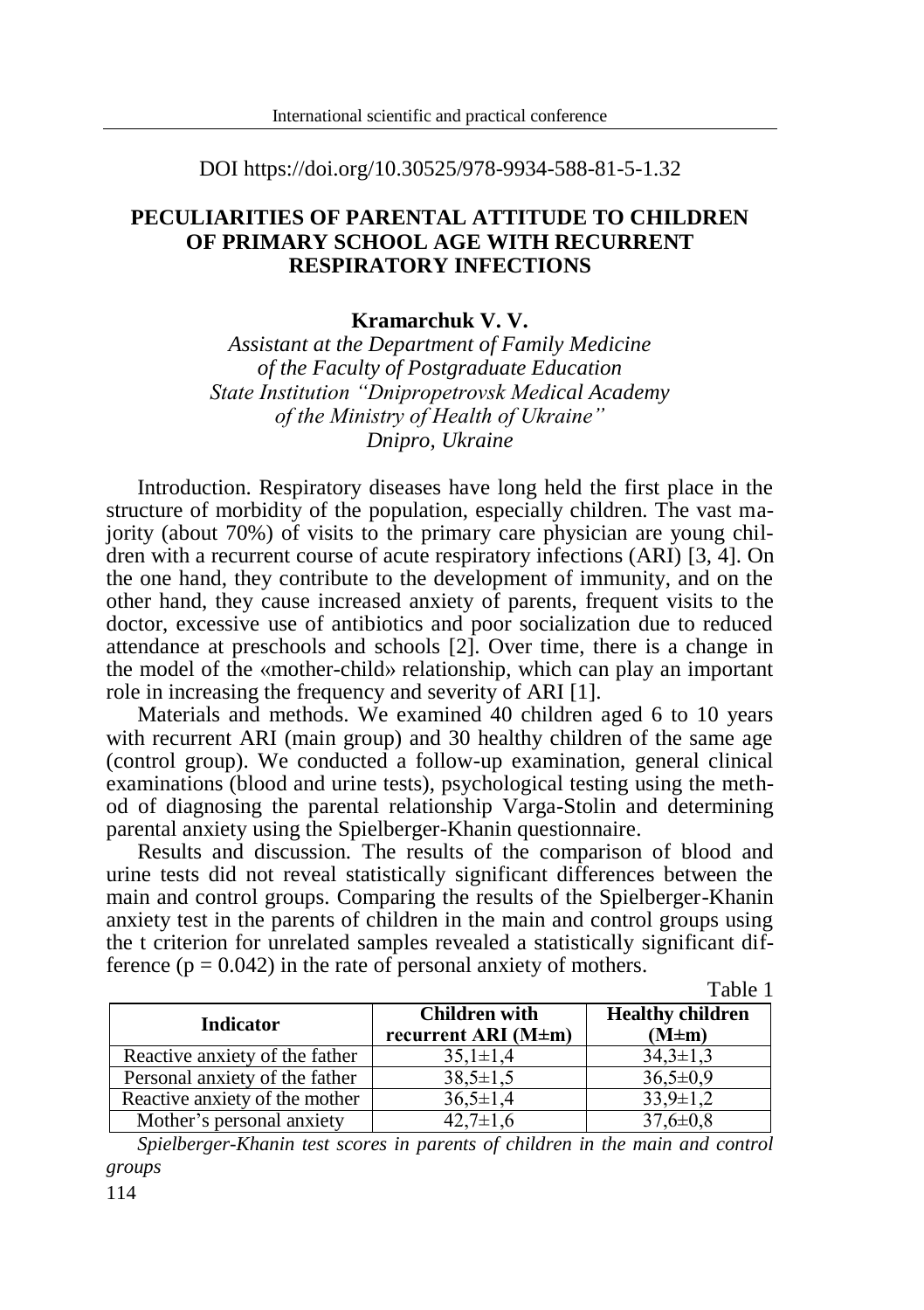Higher levels of personal anxiety in mothers of children in the main group may be the result of feelings about their children, contribute to neuroticism, emotional breakdowns and deteriorating family relationships.

|                           |                                       | 10010L                  |
|---------------------------|---------------------------------------|-------------------------|
| Type of parental attitude | <b>Children</b> with<br>recurrent ARI | <b>Healthy children</b> |
| Adoption (father)         | $9,4\pm0,3$                           | $10,0{\pm}0.6$          |
| Cooperation (father)      | $6,8\pm0,2$                           | $6,9 \pm 0.2$           |
| Symbiosis (father)        | $4,4\pm0.3$                           | $4,2\pm0,3$             |
| Authoritarianism (father) | $3,7\pm,0,2$                          | $3,9 \pm 0.2$           |
| Little loser (father)     | $1,8+0,2$                             | $1,9+0,2$               |
| Health Concerns (Parent)  | $5,0{\pm}0.3$                         | $4,6 \pm 0.2$           |
| Adoption (mother)         | $9,7 \pm 0.3$                         | $10, 3 \pm 0.3$         |
| Cooperation (mother)      | $7,3 \pm 0.2$                         | $7,1\pm0.2$             |
| Symbiosis (mother)        | $4,3\pm0.3$                           | $2,8 \pm 0.2$           |
| Authoritarianism (mother) | $3,6 \pm 0.3$                         | $3,7\pm0.3$             |
| Little loser (mother)     | $3,0\pm0,2$                           | $2,1\pm0,1$             |
| Health concerns (mother)  | $4,9 \pm 0,2$                         | $4.5 \pm 0.2$           |

*Indicators of the test of parental attitude of parents of children of the main and control groups*

Statistically significant differences were found in the indicators «symbiosis of mother and child» and «little loser» on the maternal side.

Conclusions. Thus, it can be stated that mothers of children with recurrent ARI have higher rates of reactive anxiety (42.7 vs. 37.6 in the control group), which can be caused by frequent episodes of ARI in children. The model of the relationship between mothers and children from the main group demonstrated the transition to an ineffective parenting style – «symbiosis» and «little loser», which can increase the duration of adaptation and reduce the socialization of children. Further research will include factorial and regression analysis with the expansion of the main group.

### **References:**

1. Chernyshova L. I. Рекуррентные респираторные заболевания у детей: алгоритм действий врача (лекция) //Современная педиатрия. –  $2018. - N_2$ . 3. – C. 92–97.

2. Lemko O. I., Lukashchuk S. V. Рекуррентные респираторные заболевания в практике семейного врача и педиатра: главные вопросы (обзор литературы) //Запорожский медицинский журнал. – 2019. – №. 6.

 $Table 2$